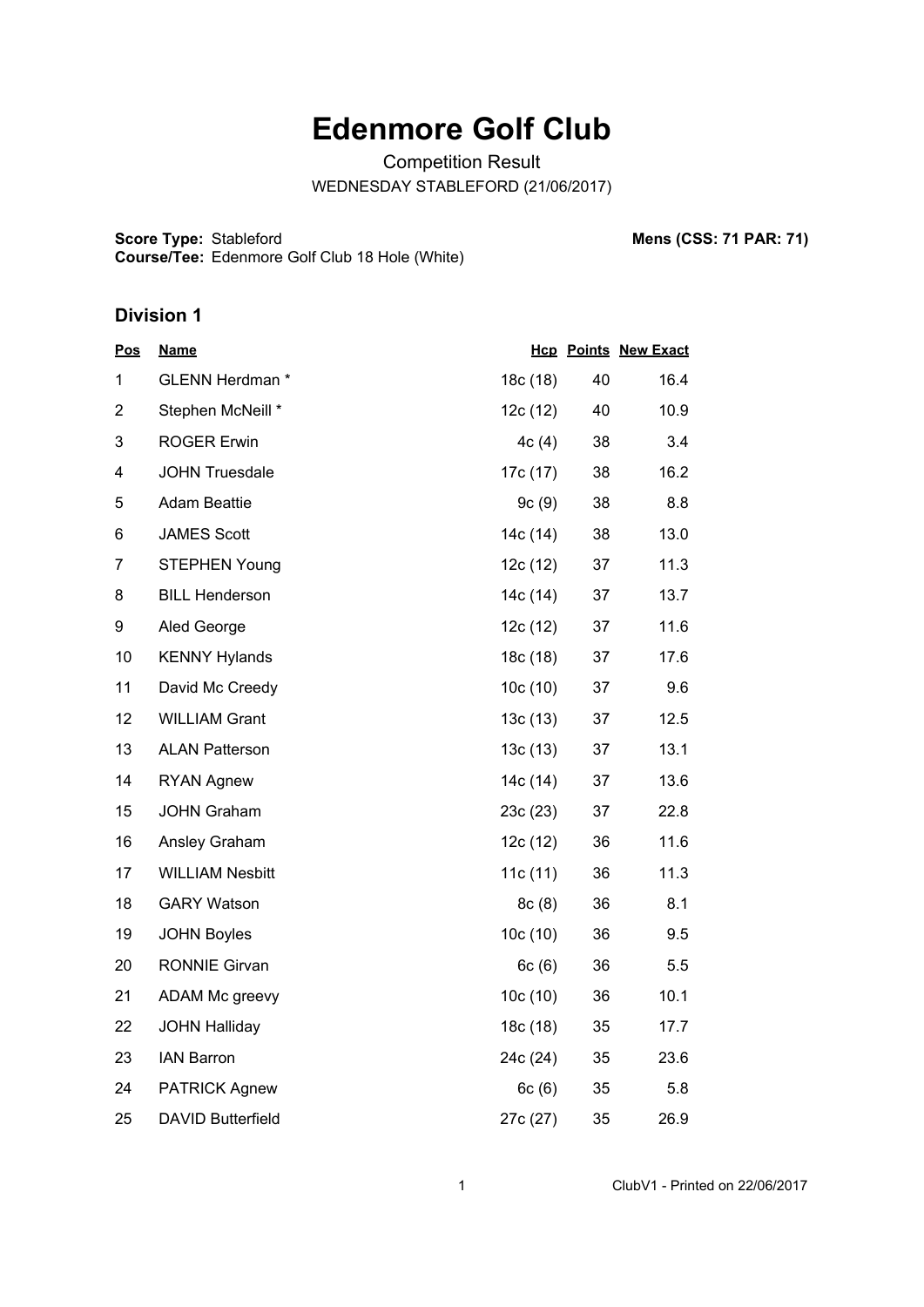## **Division 1**

| <u>Pos</u> | <b>Name</b>            |            |                 | <b>Hcp Points New Exact</b> |
|------------|------------------------|------------|-----------------|-----------------------------|
| 26         | <b>BILL Wilkinson</b>  | 19c (19)   | 35              | 18.7                        |
| 27         | Michael Cahoon         | 21c(21)    | 34              | 20.5                        |
| 28         | <b>JOSEPH Brush</b>    | 14c (14)   | 34              | 13.6                        |
| 29         | lan Hamilton           | 17c (17)   | 34              | 16.6                        |
| 30         | James Beattie          | 15c (15)   | 34              | 14.6                        |
| 31         | <b>JOHN Spiers</b>     | 13c(13)    | 34              | 12.6                        |
| 32         | Denis Burns            | 16c(16)    | 33              | 15.6                        |
| 33         | Ryan Patterson         | 11c $(11)$ | 33              | 10.8                        |
| 34         | NEIL Mc mullan         | 13c(13)    | 33              | 12.7                        |
| 35         | PAUL HERRON            | 16c(16)    | 33              | 15.7                        |
| 36         | <b>COLIN Whan</b>      | 8c(8)      | 33              | 7.6                         |
| 37         | <b>CLYDE Anderson</b>  | 13c(13)    | 33              | 12.6                        |
| 38         | DAVID Mc neill         | 16c(16)    | 33              | 15.9                        |
| 39         | <b>MARTIN Wright</b>   | 15c (15)   | 32              | 14.7                        |
| 40         | PETER MURPHY           | 3c(3)      | 32 <sub>2</sub> | AWAY                        |
| 41         | <b>BRENDAN JAMISON</b> | 13c(13)    | 32              | 13.5                        |
| 42         | <b>ROBERT Scott</b>    | 20c(20)    | 32              | 19.6                        |
| 43         | MICHAEL Watson         | 5c(5)      | 32              | 5.4                         |
| 44         | <b>EDWARD Moulds</b>   | 17c (17)   | 32              | 16.6                        |
| 45         | <b>SIMON George</b>    | 18c (18)   | 31              | 18.4                        |
| 46         | <b>Steven Eyres</b>    | 5c(5)      | 31              | 5.1                         |
| 47         | <b>KEITH Robinson</b>  | 16c (16)   | 31              | 15.7                        |
| 48         | Roger Moody            | 18c (18)   | 31              | 18.5                        |
| 49         | <b>MALCOLM Powell</b>  | 19c (19)   | 31              | 18.9                        |
| 50         | <b>KEN Beeton</b>      | 17c (17)   | 31              | 16.9                        |
| 51         | Jackie Hosick          | 13c(13)    | 31              | 13.5                        |
| 52         | <b>WILLIAM FERRIS</b>  | 18c (18)   | 30              | 18.0                        |
| 53         | Stephen Sherlock       | 19c (19)   | 30              | 19.4                        |
| 54         | SORLEY O'TOOLE         | 10c(10)    | 30              | 10.4                        |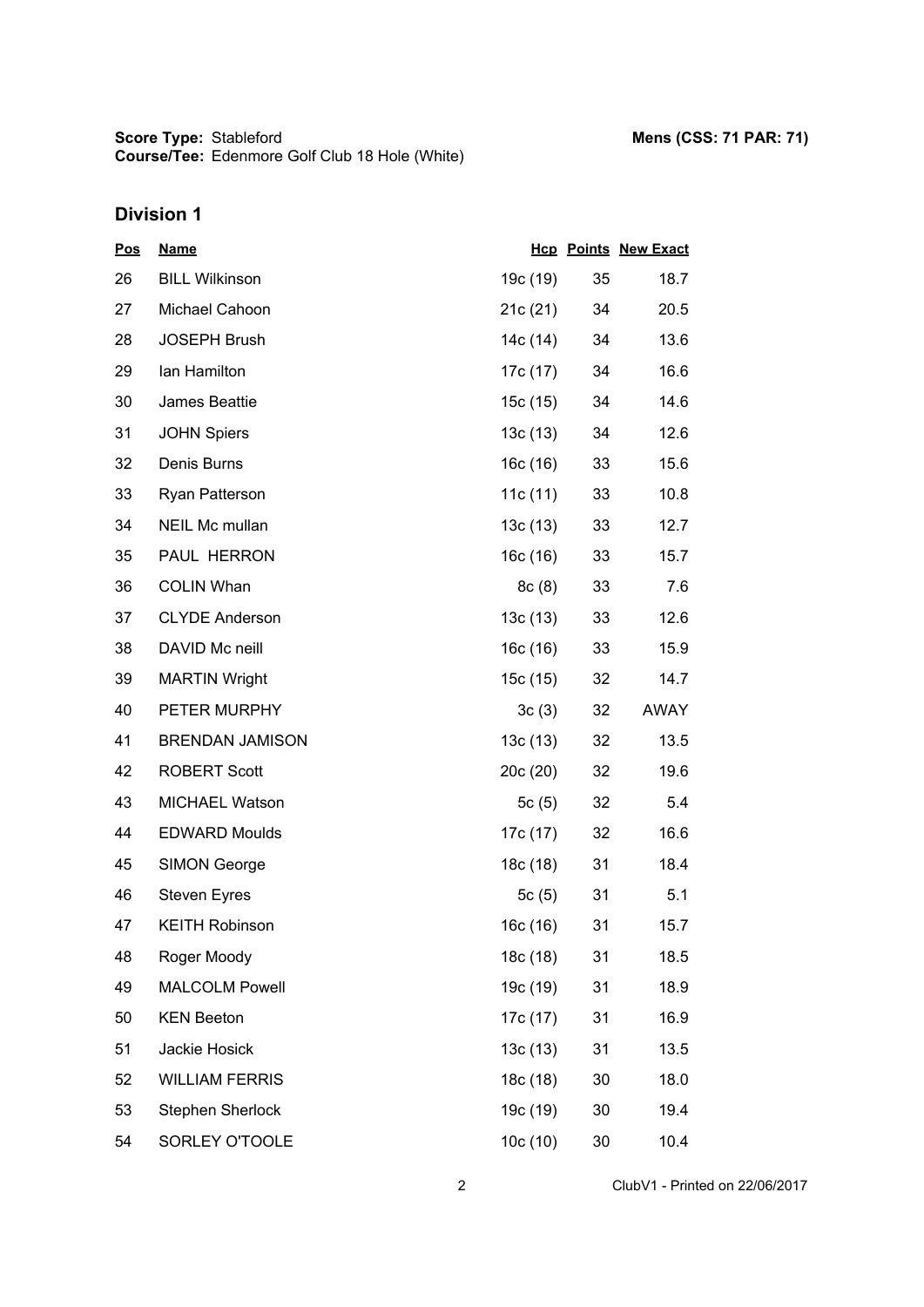**Score Type: Course/Tee:** Stableford **Mens (CSS: 71 PAR: 71)** Edenmore Golf Club 18 Hole (White)

## **Division 1**

| <u>Pos</u> | <b>Name</b>             |          |    | <b>Hcp Points New Exact</b> |
|------------|-------------------------|----------|----|-----------------------------|
| 55         | <b>AUBREY Davidson</b>  | 25c (25) | 30 | 24.7                        |
| 56         | TOM HOPPER              | 28c (28) | 30 | 28.0                        |
| 57         | Karl Teggart            | 5c(5)    | 30 | 4.6                         |
| 58         | <b>IAN Megarry</b>      | 12c (12) | 29 | 12.2                        |
| 59         | DAVID Waterworth        | 17c (17) | 29 | 16.7                        |
| 60         | <b>DEREK Jowett</b>     | 11c (11) | 29 | 10.8                        |
| 61         | Herbie Goode            | 23c(23)  | 29 | 22.7                        |
| 62         | <b>ROGER Wilkinson</b>  | 18c (18) | 28 | 17.6                        |
| 63         | <b>TOM Crooks</b>       | 12c (12) | 28 | 12.3                        |
| 64         | <b>RICHARD Greer</b>    | 17c (17) | 28 | 17.3                        |
| 65         | Louis Eyres             | 17c (17) | 27 | 17.2                        |
| 66         | <b>ALAN Boomer</b>      | 14c (14) | 27 | 13.8                        |
| 67         | <b>ANDREW Patterson</b> | 11c(11)  | 26 | 11.3                        |
| 68         | SAM Mc connell          | 17c (17) | 26 | 16.8                        |
| 69         | <b>JACKIE Gilliland</b> | 19c (19) | 26 | 18.8                        |
| 70         | <b>BARRY Mc carthy</b>  | 14c (14) | 25 | 14.2                        |
| 71         | <b>KENNY Mc Aleenon</b> | 9c(9)    | 25 | 9.1                         |
| 72         | <b>BASIL Irwin</b>      | 19c (19) | 24 | 19.5                        |
| 73         | <b>STEPHEN Fletcher</b> | 21c(21)  | 23 | 20.8                        |
| 74         | <b>Stuart McNeill</b>   | 14c (14) | 23 | 14.0                        |
| 75         | <b>ALAN Irwin</b>       | 24c (24) | 21 | 24.0                        |
| 76         | <b>KYLE Garrett</b>     | 19c (19) | 21 | 19.3                        |
| 77         | <b>HAROLD Spence</b>    | 16c (16) | 21 | 16.5                        |
| 78         | <b>DECLAN Duncan</b>    | 6c(6)    | DQ | 6.1                         |
| 79         | MICHAEL Boyd            | 8c(8)    | DQ | 7.9                         |
| 80         | <b>IAN Little</b>       | 12c (12) | DQ | 11.7                        |